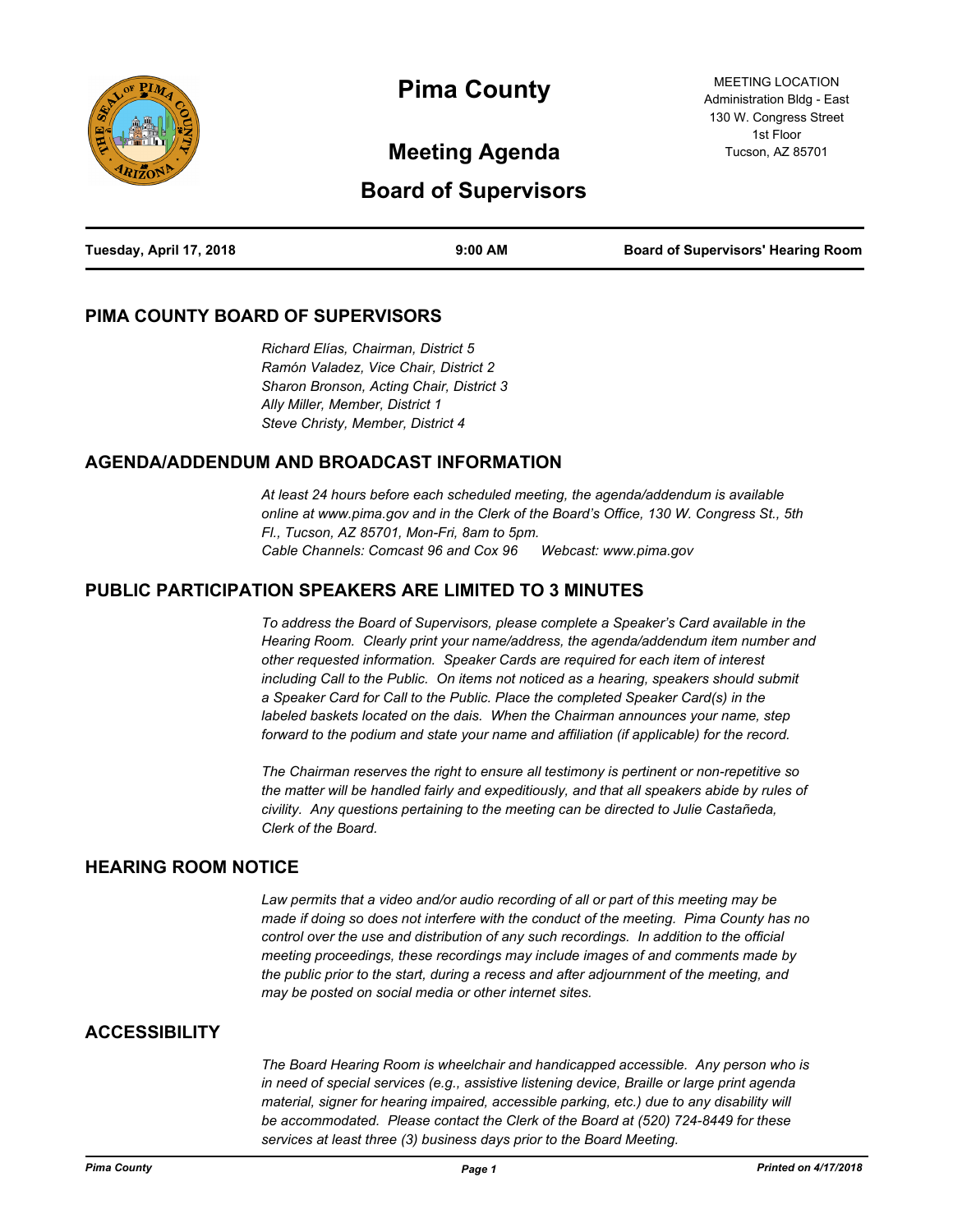**Clerk's Note: Members of the Pima County Board of Supervisors will attend either in person or by telephone, video or internet conferencing.**

- **1. ROLL CALL**
- **2. INVOCATION**

**To be offered by Rabbi Batsheva Appel, Temple Emanu-El.**

- **3. PLEDGE OF ALLEGIANCE**
- **4. PAUSE 4 PAWS**

#### **PRESENTATION/PROCLAMATION**

**5.** Presentation of a proclamation to Sheriff Mark Napier; Deputy Leo, Crisis Canine Response Team; and Jeremy Brown, owner of The Complete Canine and evaluator with Pet Partners of Southern Arizona, proclaiming the day of Monday, April 30, 2018 to be: "NATIONAL THERAPY ANIMAL DAY"

*Attachments:* [PROC\\_NationalTherapyAnimalDay](http://pima.legistar.com/gateway.aspx?M=F&ID=42abc275-7bc8-4ec6-9411-5ab1d3d42828.pdf)

**6.** Presentation of a proclamation to Sat Bir Kaur Khalsa, Tucson Sikh Society, proclaiming the month of April 2018 to be: "SIKH CELEBRATION OF VAISAKHI MONTH" *Attachments:* [PROC\\_SikhCelebrationofVaisakhiMonth](http://pima.legistar.com/gateway.aspx?M=F&ID=614d1829-6c38-499c-b626-49d1c489e30b.pdf)

#### **7. CALL TO THE PUBLIC**

**Attachments: CalltothePublic JanniSimner** 

#### **EXECUTIVE SESSION**

*(Clerk's Note: As of the posting date of 4/11/18, no executive session item has been placed on the regular agenda. However, this is subject to any addendum. Pursuant to A.R.S. §38-431.03(A)(3) the Board of Supervisors, or the Board sitting as other boards, may vote to go into executive session for the purpose of obtaining legal advice from its counsel with respect to any item listed on this agenda or any addendum thereto.)*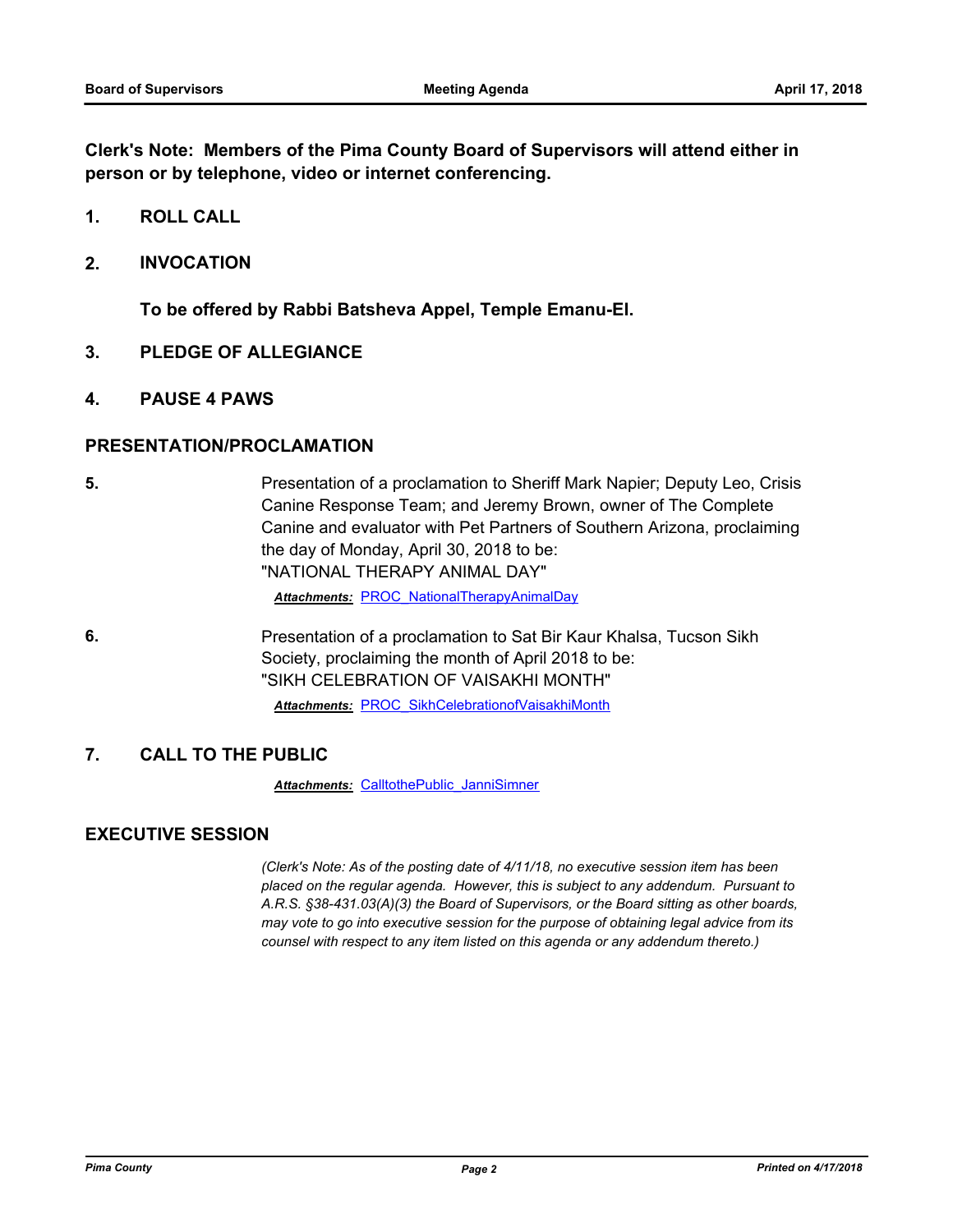#### **BOARD OF SUPERVISORS SITTING AS OTHER BOARDS**

#### **FLOOD CONTROL DISTRICT BOARD**

**8. (Clerk's Note: This item requires both Flood Control District Board and Pima County Board of Supervisors approval (Agenda Item No. 12) prior to consideration of Agenda Item No. 12 B.) Request to Release**

> Staff recommends approval of the Partial Release of Certain Real Property from the Site-Specific Agreement to Master Restrictive Covenant, 1.2 acres of County-owned land located at N. First Avenue and Tangerine Road, in Section 31, T11S, R14E, G&SRM. (District 1)

Attachments: FC RequesttoReleaseMasterRestrictiveCovenant

[FC\\_SUSMemorandum-4-12-18](http://pima.legistar.com/gateway.aspx?M=F&ID=d34b05d9-4d02-453b-9212-cbe1894cf411.pdf)

#### **SITTING AS THE BOARD OF SUPERVISORS**

#### **9. APPROVAL OF CONSENT CALENDAR**

#### **CLERK OF THE BOARD**

**10. Board of Supervisors New Policy** Staff requests approval of the proposed new Board of Supervisors Policy No. C 4.3, Property Tax Exemption Redemption of Waiver. *Attachments:* [CL\\_BOSPolicyC4.3PropertyTaxExemption](http://pima.legistar.com/gateway.aspx?M=F&ID=48ce0d32-6aae-472d-95a8-af90ecebf4c9.pdf)

#### **DEVELOPMENT SERVICES**

**11. Standard Assurance Agreements** P1200-184, Stewart Title & Trust, USH/SVA Star Valley, L.L.C., Star Valley Master Block Plat Star Valley Blocks 1-30, MP56055. (District 3) *Attachments:* [DSD\\_P1200-184USH-SVAStarValley](http://pima.legistar.com/gateway.aspx?M=F&ID=0ae4852b-6075-4cd2-bfa7-7fd454ec7996.pdf)

#### **REAL PROPERTY**

#### **12. (Clerk's Note: This item requires both Flood Control District Board and Pima County Board of Supervisors approval (Agenda Item No. 8) prior to consideration of Agenda Item No. 12 B.)**

# A. **Request to Release** Staff recommends approval of the Partial Release of Certain Real

Property from the Site-Specific Agreement to Master Restrictive Covenant, 1.2 acres of County-owned land located at N. First Avenue and Tangerine Road, in Section 31, T11S, R14E, G&SRM. (District 1)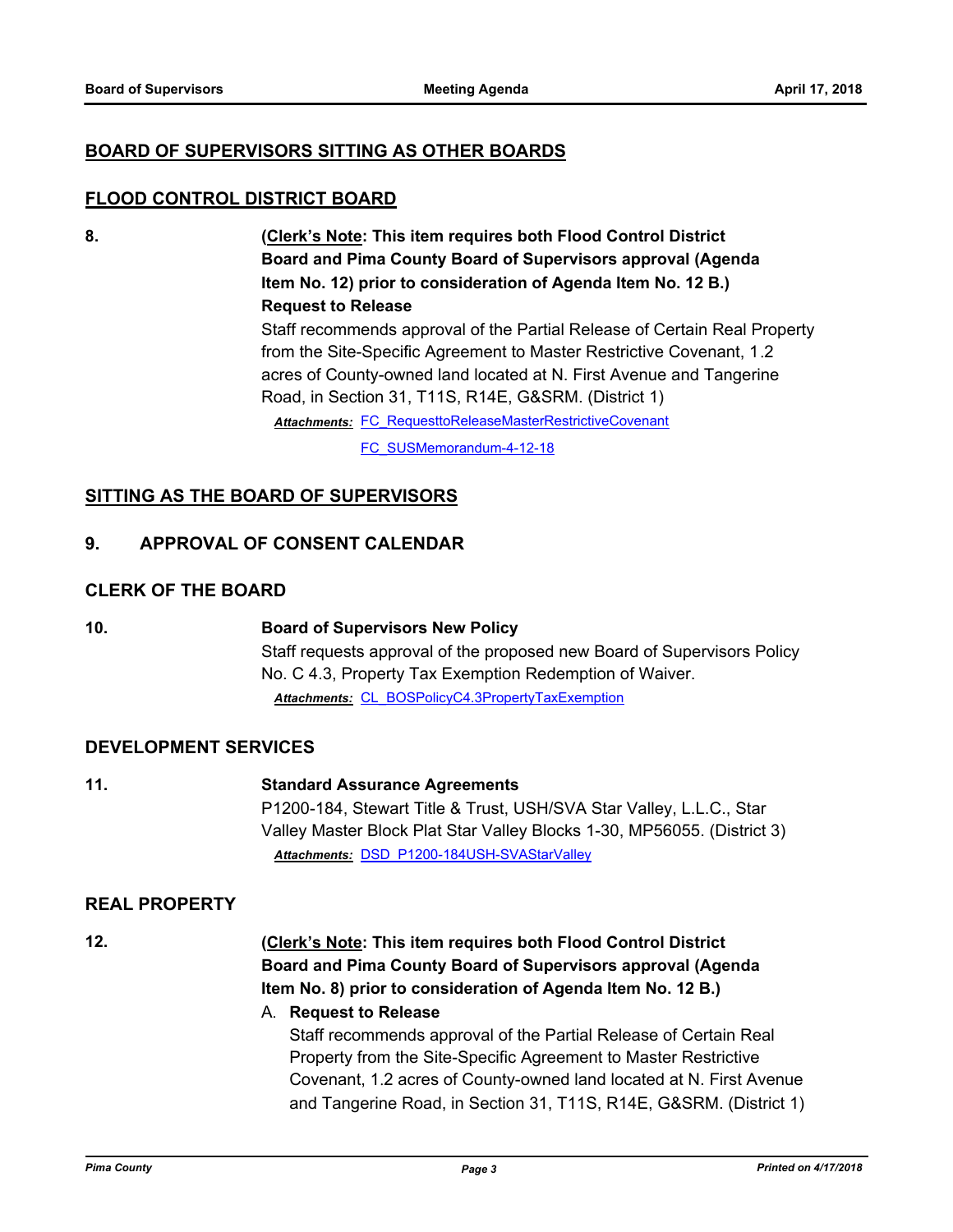#### B. **Contract**

5KG Investment Company, L.L.C., to provide for an Exchange Agreement and Non-Exclusive, Non-Motorized, Recreational Trail Easement (Juan Bautista De Anza Trail) contract amount \$31,000.00 revenue/5 year term (CTN-PW-18-136)

Attachments: RP RequesttoReleaseMasterRestrictiveCovenant

[CTN-PW-18-136](http://pima.legistar.com/gateway.aspx?M=F&ID=f1fb9f17-b70c-4e1a-9514-e29a0643508f.pdf) [RP\\_SUSMemorandum-4-12-18](http://pima.legistar.com/gateway.aspx?M=F&ID=12ba3730-e373-472b-a25d-7d05206da158.pdf) [CTN-PW-18-136\\_Appraisal-4-12-18](http://pima.legistar.com/gateway.aspx?M=F&ID=638412d7-4513-4580-abc6-a81b3ad135b4.pdf) [CTN-PW-18-136\\_RevisedAppraisal\\_4-13-18](http://pima.legistar.com/gateway.aspx?M=F&ID=3b64ef08-46f3-4b8f-bef1-5e75f45185c0.pdf)

## **\*\*\* HEARINGS \*\*\***

#### **COUNTY ADMINISTRATOR**

#### **13. Hearing - Bond Program Updates and Amendments to Pima County Bond Ordinances**

- A. ORDINANCE NO. 2018 **6** of the Board of Supervisors, relating to General Obligation and Sewer Revenue Bond Projects amending Ordinance Number 1997-35 Bond Implementation Plan, May 20, 1997 Special Election (as previously amended) for the purpose of amending the scope, bond funding and other funding for certain projects.
- B. ORDINANCE NO. 2018 **7**, of the Board of Supervisors, relating to Highway User Revenue Fund Revenue Bond Projects amending Ordinance Number 1997-80 Bond Implementation Plan, November 4, 1997 Special Election (as previously amended) for the purpose of amending scope, bond funding, other funding and implementation periods for certain projects.
- C. ORDINANCE NO. 2018 **8**, of the Board of Supervisors, relating to General Obligation and Sewer Revenue Bond Projects amending Ordinance Number 2004-18 Bond Implementation Plan, May 18, 2004 Special Election (as previously amended) for the purpose of amending the scope of a certain project.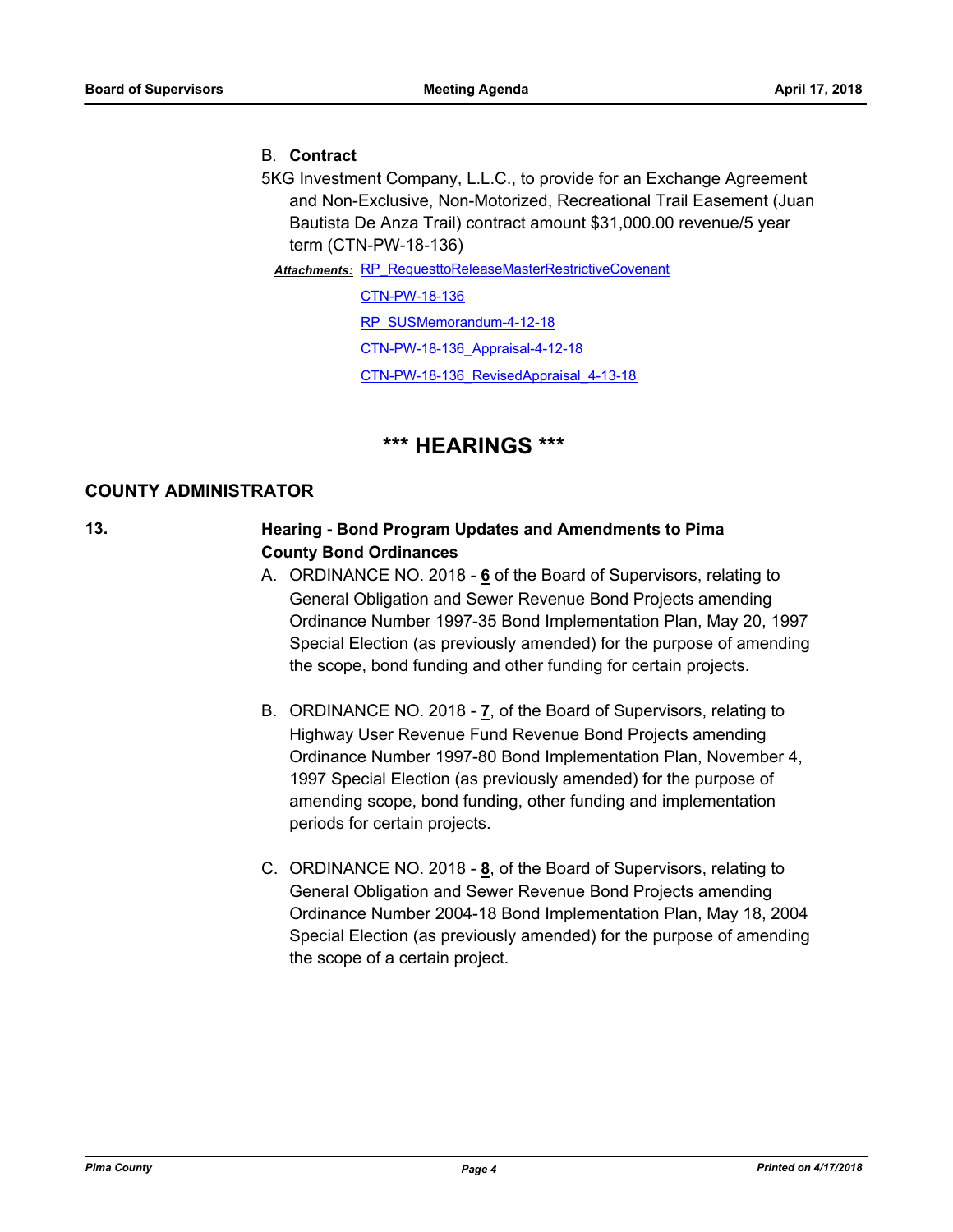Attachments: CA BondProgramUpdate&AmendmentstoBondOrds

- [CA\\_CAMemorandumHURFBondFunds\\_4-12-18](http://pima.legistar.com/gateway.aspx?M=F&ID=921660ab-c3d5-4117-b364-e85a53d47a92.pdf)
- [CA\\_CAResponsetoCommentLetters\\_4-13-18\\_Redacted](http://pima.legistar.com/gateway.aspx?M=F&ID=09ad471a-1cb5-4c8c-b4c1-d0f712d80786.pdf)
- [CA\\_CommentLetters\\_4-13-18\\_Redacted](http://pima.legistar.com/gateway.aspx?M=F&ID=cf51bee2-df2c-432a-ade7-882910b0cd42.pdf)
- [CA\\_District1CommentLetters\\_4-16-18\\_Redacted](http://pima.legistar.com/gateway.aspx?M=F&ID=873f0942-0c88-44f3-aed1-b0537a9f8c30.pdf)
- [CA\\_CAResponsetoCommentLetter\\_4-16-18\\_Redacted](http://pima.legistar.com/gateway.aspx?M=F&ID=a08b9dea-4e5e-44a1-bec3-a4fa0c5bb07e.pdf)
- [CA\\_CommentLetter\\_4-17-18](http://pima.legistar.com/gateway.aspx?M=F&ID=7953becc-2cc0-43ac-9993-671d260b54f6.pdf)

[CA\\_CAResponsetoCommentLetter\\_4-17-18\\_Redacted](http://pima.legistar.com/gateway.aspx?M=F&ID=da06a767-8d1d-40f1-98ac-4656edae0988.pdf)

#### **DEVELOPMENT SERVICES**

#### **14. Hearing - Conditional Use Permit, Vail Equipment Rentals, L.L.C.** P18CU00001, TELLEZ - S. WILMOT ROAD

Request of Juan Tellez (Vail Equipment Rentals, L.L.C.), on property located at 16025 S. Wilmot Road, approximately 700 feet north of the Sahuarita Road intersection, in the RH (Rural Homestead) Zone, for a conditional use permit for a retail/repair shop, in accordance with Section 18.13.030.B.10 of the Pima County Zoning Code as a Type II conditional use permit. The Hearing Administrator recommends **APPROVAL SUBJECT TO STANDARD AND SPECIAL CONDITIONS**.

(Districts 2 and 4)

*Attachments:* [DSD\\_P18CU00001](http://pima.legistar.com/gateway.aspx?M=F&ID=b7bf7a7e-2852-441e-99ce-2648d502eba0.pdf)

#### **15. Hearing - Rezoning**

#### P17RZ00012, FIDELITY NATIONAL TITLE AGENCY, INC., TRUST 60,477 - S. CAMINO DE OESTE REZONING

Request of Fidelity National Title Agency, Inc., Trust 60,477, represented by Projects International, Inc., for a rezoning of approximately 19.99 acres from the SR (Suburban Ranch) to the CR-3 (Single Residence) Zone on property located at the northeast corner of S. Camino de Oeste and W. Irvington Road. The proposed rezoning conforms to the Pima County Comprehensive Plan Medium Low Intensity Urban designation. On motion, the Planning and Zoning Commission voted 6-0 (Commissioners Bain, Becker, Gungle and Matter were absent) to recommend **APPROVAL SUBJECT TO STANDARD AND SPECIAL CONDITIONS**. Staff recommends **APPROVAL SUBJECT TO STANDARD AND SPECIAL CONDITIONS**. (District 5)

**Attachments: DSD P17RZ00012** 

DSD\_P17RZ00012\_SiteAnalysis\_Part1

DSD\_P17RZ00012\_SiteAnalysis\_Part2

DSD\_P17RZ00012\_SiteAnalysis\_Part3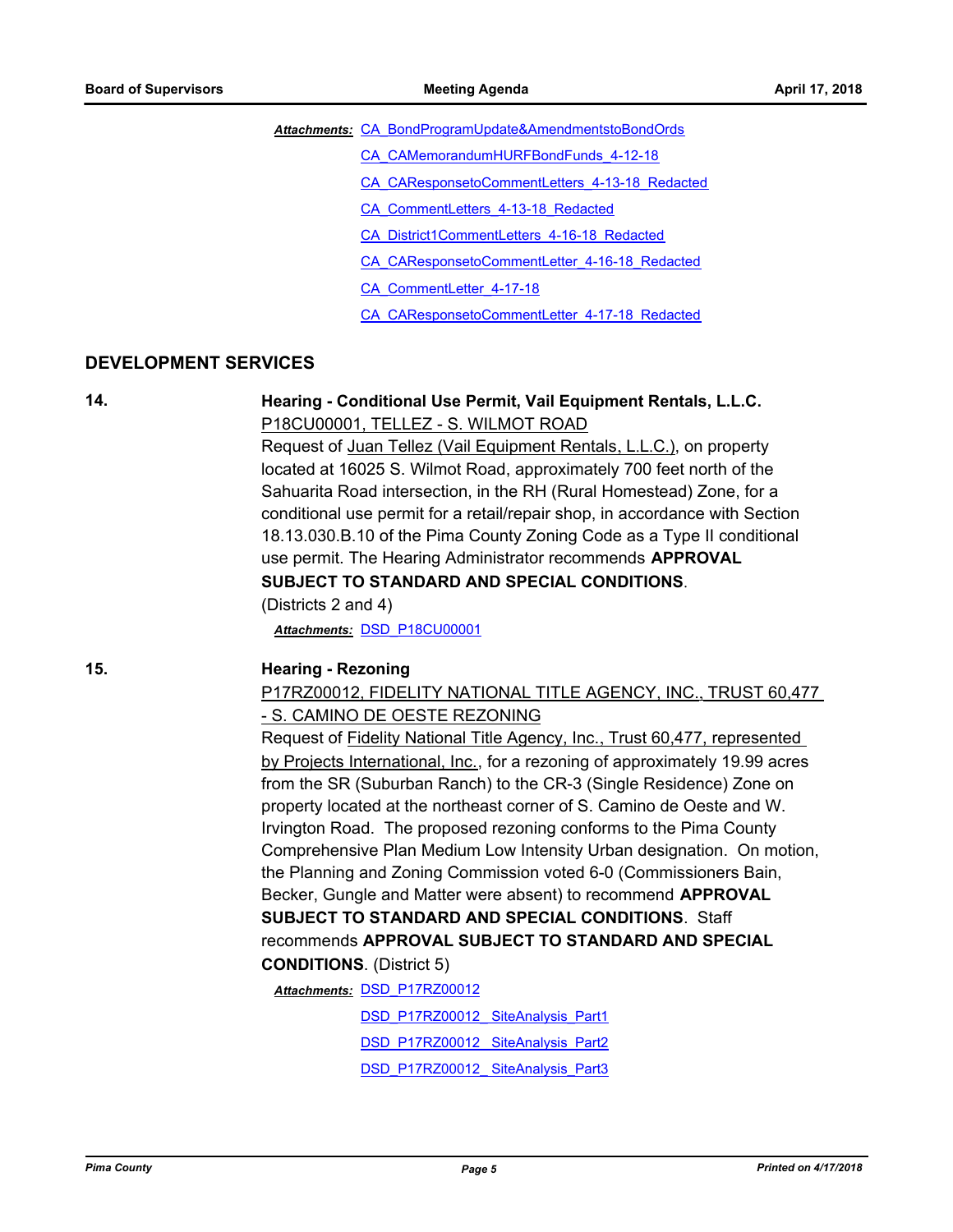P17CA00004, CAMPBELL FOOTHILLS INVESTORS, L.P. - N.

#### **16. Hearing - Comprehensive Plan Amendment**

CAMPBELL AVENUE PLAN AMENDMENT Request of Campbell Foothills Investors, L.P., represented by The Planning Center, to amend the Pima County Comprehensive Plan from Low Intensity Urban 1.2 (LIU-1.2) 0.5 acres, Low Intensity Urban 3.0 (LIU-3.0) 5.5 acres, Medium Intensity Urban (MIU) 1.0 acres, and Higher Intensity Urban (HIU) 0.2 acres to Medium Intensity Urban (MIU) 7.2 acres and, to rescind Rezoning Policy RP-50 North Campbell Avenue (max. residential density = 16 dwellings) located at the east side of North Campbell Road approximately .5 miles north of East River Road in Section 20, Township 13 South, Range 14 East, in the Catalina Foothills Planning Area. On motion, the Planning and Zoning Commission voted 4-3 (Commissioners Matter, Cook and Gungle voted Nay; Commissioners Bain and Tronsdal were absent) to recommend **APPROVAL SUBJECT TO STANDARD AND SPECIAL CONDITIONS**. Staff recommends **APPROVAL SUBJECT TO STANDARD AND SPECIAL CONDITIONS**. (District 1)

Attachments: **DSD P17CA00004** 

[DSD\\_P17CA00004ContRequest-4-12-18](http://pima.legistar.com/gateway.aspx?M=F&ID=e7b09524-635a-4245-a300-a3f9b345533b.pdf) [DSD\\_P17CA00004\\_CommentLetters-4-12-18](http://pima.legistar.com/gateway.aspx?M=F&ID=bb5c575a-a607-4a15-bf82-6e2543c96144.pdf) [DSD\\_P17CA00004CorrectionMemo\\_4-16-18](http://pima.legistar.com/gateway.aspx?M=F&ID=a4c60617-0996-4fb9-afde-834e247377f3.pdf)

#### **17. Hearing - Modification (Substantial Change) of Rezoning Conditions**

#### Co9-00-63, LA CHOLLA INVESTMENTS, L.L.C. - LA CHOLLA BOULEVARD REZONING

Request of Tucson Federal Credit Union, represented by The Planning Center, for a modification (substantial change) of rezoning condition no. 11 which requires adherence to the approved preliminary development plan for a proposed commercial/office building use and prohibits auto related uses and drive-through restaurants. The applicant proposes a convenience store with automotive fueling bays. The subject property is 4.21 acres zoned CB-1 and is located at the southwest corner of W. Magee Road and N. La Cholla Boulevard. On motion, the Planning and Zoning Commission voted 6-0 (Commissioners Becker, Bain, Gungle, and Matter were absent) to recommend **APPROVAL WITH CONDITIONS**. Staff recommends **APPROVAL WITH CONDITIONS**. (District 1)

*Attachments:* [DSD\\_Co9-00-63](http://pima.legistar.com/gateway.aspx?M=F&ID=7763232a-0bd6-4f4c-bfbd-fc66283c05fd.pdf)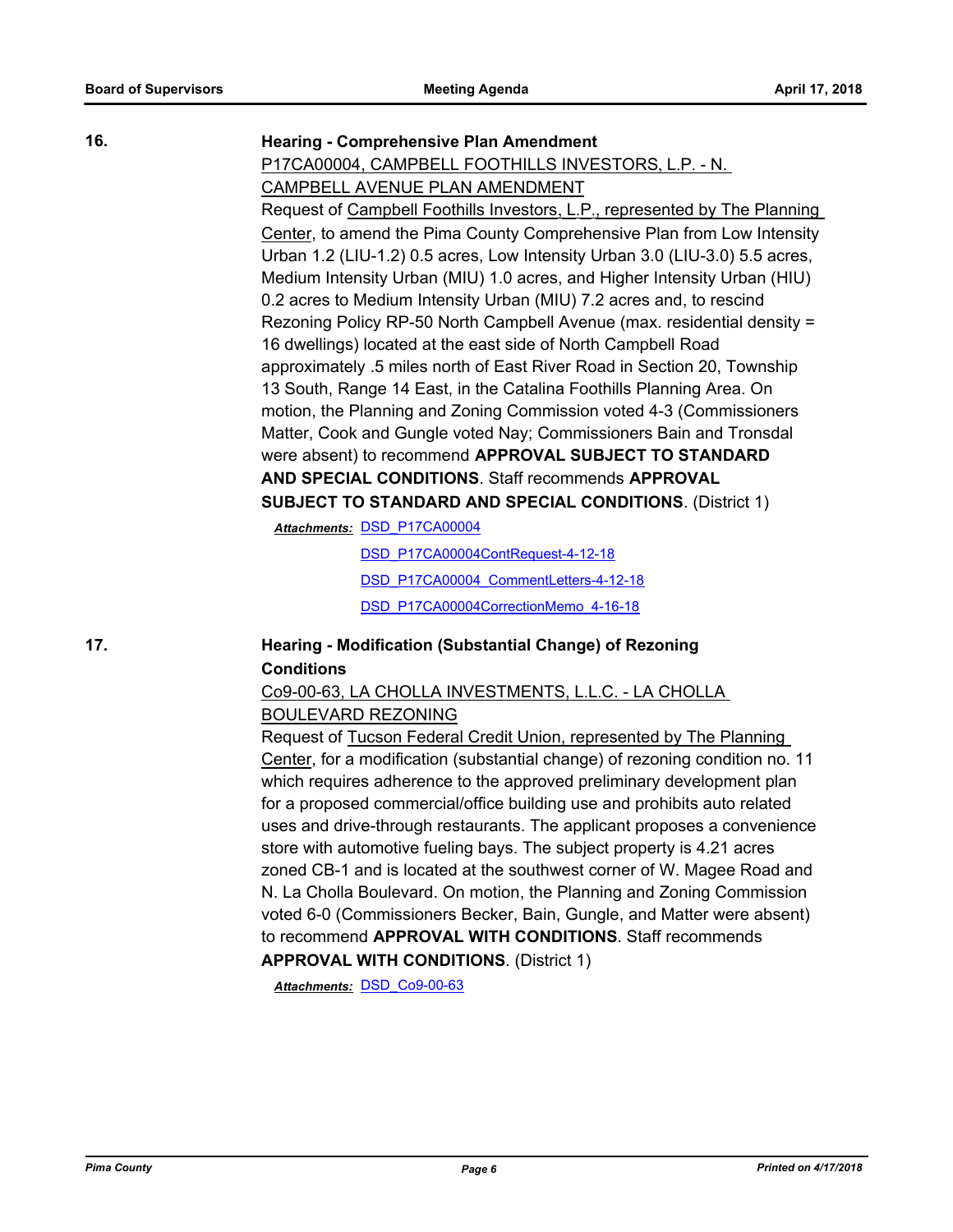#### **18. Hearing - Zoning Code Text Amendment**

#### P17TA00006, HISTORIC LANDMARK ZONE/HISTORIC ZONE

An ordinance of the Pima County Board of Supervisors relating to zoning; amending Chapter 18.05 (Zones, Maps, and Boundaries) Section 18.05.010 (Zones) to add the Historic Landmark Zone (HL) and to rename "Historic Zone H-1" and "Historic Zone H-2" to "Historic District Zone H-1" and "Historic District Zone H-2"; amending Chapter 18.63 (Historic Zone) Section 18.63.010 (Purpose and intent) to clarify the purpose and intent of the chapter and to encourage the preservation and rehabilitation of designated historic resources; amending Section 18.63.020 (Use and special exception) to add the "Historic Landmark Zone" as a new overlay zone to protect individual historic sites; amending Section 18.63.030 (Definitions) to define "Historic Zone" and "Historic Landmark Zone (HL)" and amend the definition of "Historic District Zone (H)"; amending Section 18.63.040 (Criteria) to add criteria for the designation of a "Historic Landmark Zone"; amending Section 18.63.050 (Establishment) to add the process for applying for, initiating and establishing a "Historic Landmark Zone" and renumbering the existing "Historic District Zone" establishment process; amending Section 18.63.060 (Historic district advisory boards) to specify the existing advisory board process applies only to the "Historic District Zone"; amending Section 18.63.070 (Development zone/criteria for new construction or alterations) to specify that the existing "development zone" requirements apply to the "Historic District Zone"; amending 18.63.070(B) to state that there is no separate "development zone" for the "Historic Landmark Zone", and moving Historic District Zone criteria for "new construction or alterations" from Section 18.63.070(B) to Section 18.63.080(A), and renumbering accordingly; amending Section 18.63.080 (Design plan requirements and review procedures) to combine the criteria, submittal, and review processes for "new construction or alterations" for both the "Historic District Zone" and the "Historic Landmark Zone" into one section by moving Historic District Zone criteria for "new construction or alterations" to Section 18.63.080(A) and renumbering accordingly, and adding criteria for Historic Landmark Zone for "new construction and alterations"; amending Section 18.63.090 (Demolition of historic structures) to add a new application and review process for the demolition of designated "Historic Landmark Zone" historic resources and renumbering accordingly; and, amending Chapter 18.101 (Administrators) Section 18.101.030 (Planning and Zoning Commission) to add the establishment, alteration, and demolition processes for the "Historic Landmark Zone" to the powers and duties of the commission. On motion, the Planning and Zoning Commission voted 6-0 (Commissioners Bain, Becker, Gungle, and Matter were absent) to recommend **APPROVAL**. Staff recommends **APPROVAL**. (All Districts)

If approved, pass and adopt: ORDINANCE NO. 2018 - **9**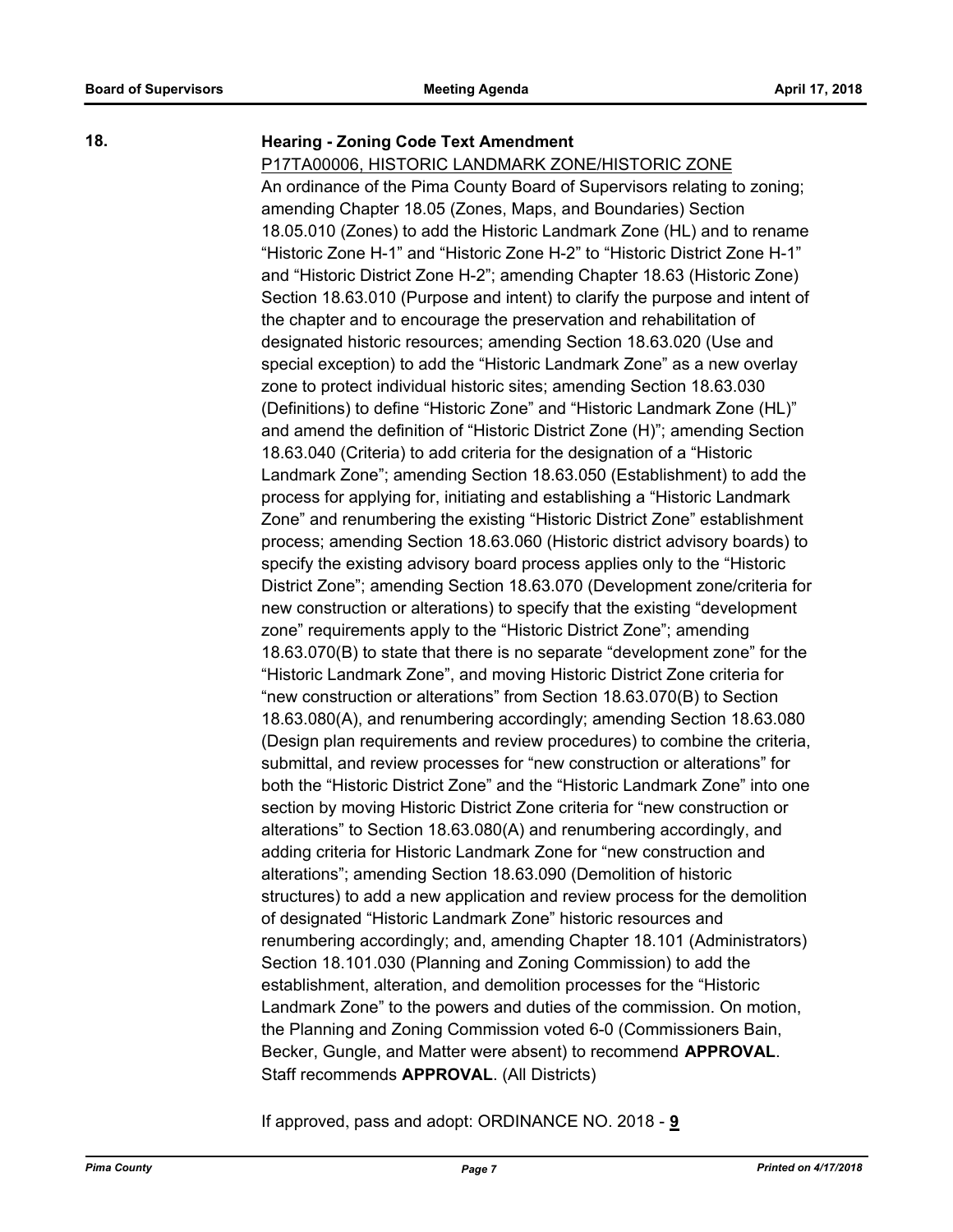#### *Attachments:* [DSD\\_P17TA00006](http://pima.legistar.com/gateway.aspx?M=F&ID=e4cb100e-c19e-4665-8636-043b3c757a59.pdf)

| 19.                   | <b>Hearing - Lot Split</b>                                                     |
|-----------------------|--------------------------------------------------------------------------------|
|                       | Co12-72-14, ROCKCLIFF (LOT 1)                                                  |
|                       | Request of Kelly and Karen Callan Trust, represented by Dynamic Civil          |
|                       | Designs, L.L.C., for a split of Lot 1 of Rockcliff (Bk. 24, Pg. 67) into two   |
|                       | parcels of approximately 1.48 acres and 4.52 acres. Plat note #22 states       |
|                       | that Lot 1 will not be further subdivided without the approval of the Board of |
|                       | Supervisors. The subject lot is approximately 6.01 acres zoned CR-1            |
|                       | (Single Residence) and is located on the east side of N. Santana Place,        |
|                       | approximately 450 feet north of the terminus of N. Santana Place and           |
|                       | approximately 300 feet southeast of the intersection of N. Santana Place       |
|                       | and N. Buckskin Way, south of E. Snyder Road. Staff recommends                 |
|                       | <b>APPROVAL WITH CONDITIONS. (District 1)</b>                                  |
|                       | Attachments: DSD Co12-72-14                                                    |
| 20.                   | <b>Hearing - Rezoning Ordinance</b>                                            |
|                       | ORDINANCE NO. 2018 - 10, P17RZ00006, Wong Family L.P. - W. Sumter              |
|                       | Drive Rezoning. Owners: Wong Family Limited Partnership (District 1)           |
|                       | Attachments: DSD P17RZ00006                                                    |
| 21.                   | <b>Hearing - Rezoning Ordinance</b>                                            |
|                       | ORDINANCE NO. 2018 - 11, P17RZ00008, Landmark Title TR 7792-T - S.             |
|                       | Nogales Highway Rezoning. Owner: Landmark Title TR 7792-T                      |
|                       | (District 3)                                                                   |
|                       | Attachments: DSD P17RZ00008                                                    |
| 22.                   | <b>Hearing - Rezoning Resolution</b>                                           |
|                       | RESOLUTION NO. 2018 - 17, Co9-02-24, Fidelity Title Agency Trust               |
|                       | 10,930, et al. - Kolb Road Rezoning. Owner: Lewis I-10/Kolb, L.L.P.            |
|                       | (District 4)                                                                   |
|                       | Attachments: DSD Co9-02-24                                                     |
| <b>TRANSPORTATION</b> |                                                                                |
|                       |                                                                                |

**23. Hearing - Traffic Ordinance** ORDINANCE NO. 2018 - **12**, of the Board of Supervisors, relating to traffic and highways; regulating parking on River Road in Pima County, Arizona. Staff recommends **APPROVAL**. (Districts 1 and 3)

*Attachments:* [TR\\_OrdRiverRd](http://pima.legistar.com/gateway.aspx?M=F&ID=5655e9bd-888d-431c-bbc4-c53f45f95bc0.pdf)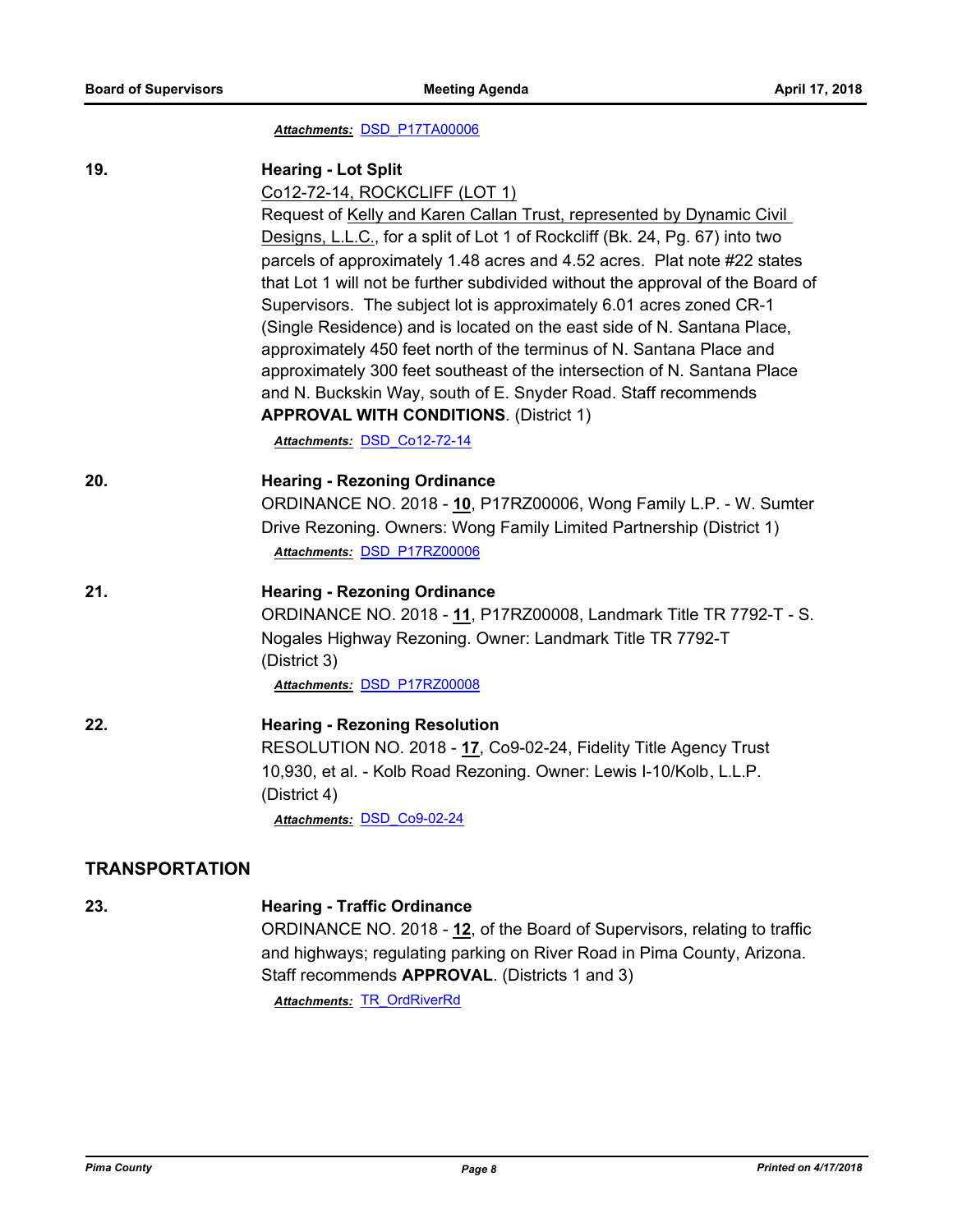**24. Hearing - Traffic Ordinance**

ORDINANCE NO. 2018 - **13**, of the Board of Supervisors, relating to traffic and highways; establishing reasonable and prudent speed limits for motor vehicles on Wilmot Road in Pima County, Arizona. Staff recommends **APPROVAL**. (District 1)

*Attachments:* [TR\\_OrdWilmotRd](http://pima.legistar.com/gateway.aspx?M=F&ID=729d2f34-55ae-4a68-9da1-0d7d7fd0e915.pdf)

#### **25. ADJOURNMENT**

**POSTED: Levels A & B, 1st & 5th Floors, Pima County Administration Bldg.**

 **Pima County Homepage: www.pima.gov**

**DATE/TIME POSTED: 4/11/18 @ 3:00 p.m.**

**DATE/TIME REPOSTED (additional attachments only): 4/12/18 @ 10:45 a.m.**

**DATE/TIME REPOSTED (additional attachments only): 4/12/18 @ 2:30 p.m.**

**DATE/TIME REPOSTED (technical error): 4/12/18 @ 2:50 p.m.**

**DATE/TIME REPOSTED (additional attachments only): 4/12/18 @ 4:00 p.m.**

**DATE/TIME REPOSTED (additional attachments only): 4/13/18 @ 4:45 p.m.**

**DATE/TIME REPOSTED (combined Agenda/Addendum and additional attachments): 4/16/18 @ 5:00 p.m.**

**DATE/TIME REPOSTED (additional attachments only): 4/17/18 @ 4:50 p.m.**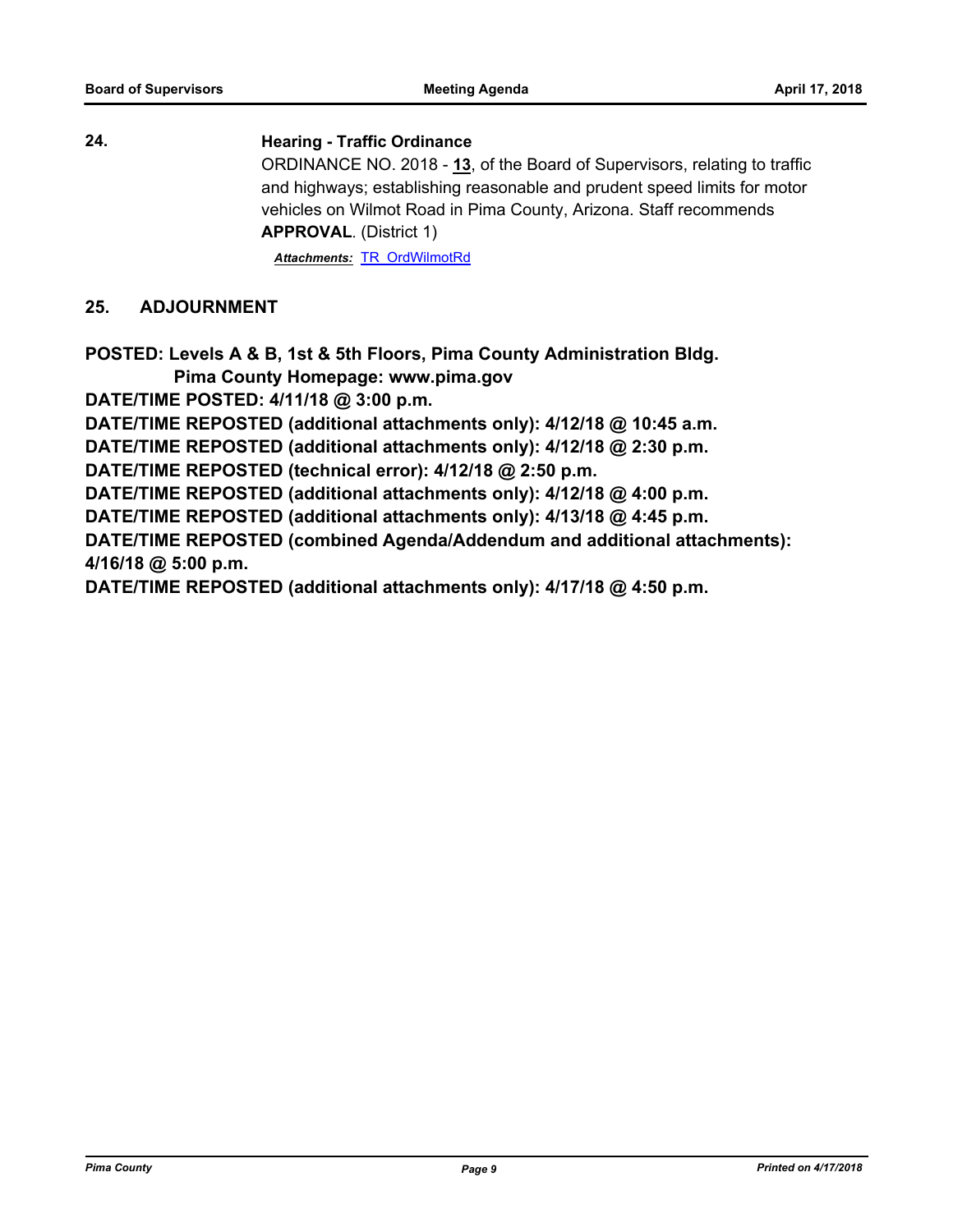#### **ADDENDUM 1**

#### **PRESENTATION**

#### **1. Chuck Catino Community Leadership Award**

Presentation of the Chuck Catino Community Leadership Award to Jack Moreland, the first County Volunteer Assistant Rangemaster. (District 4) *Attachments:* [PRES\\_ChuckCatinoLeadershipAward](http://pima.legistar.com/gateway.aspx?M=F&ID=ed0d9985-2816-4919-a553-5325bf9cb3c9.pdf)

#### **EXECUTIVE SESSION**

| 2. | Pursuant to A.R.S. §38-431.03(A) (3) and (4), for legal advice and<br>direction regarding whether to waive attorney-client privilege and release<br>to the public a memorandum from Andrew Flagg to Supervisor Stephen W.<br>Christy dated December 13, 2017, regarding "Proposed Canoa Golf<br>Course donation; conflict question."<br>Attachments: PCA ExecSession-ProposedCanoaGolfCourseDonation<br>PCA ExecSession Atty-ClientPrivilegeMemo12-13-17 |
|----|----------------------------------------------------------------------------------------------------------------------------------------------------------------------------------------------------------------------------------------------------------------------------------------------------------------------------------------------------------------------------------------------------------------------------------------------------------|
| 3. | Pursuant to A.R.S. §38-431.03(A) (3) and (4), for legal advice and<br>direction regarding settlement in FHM Partners, L.L.C. v. Pima County, Tax<br>Court Case No. TX2017-001651.<br><b>Attachments: PCA ExecSession-FHMPartners</b>                                                                                                                                                                                                                     |
| 4. | Pursuant to A.R.S. §38-431.03(A) (3) and (4), for legal advice and<br>direction regarding a proposed settlement in Dionies, et al. v. Pima<br>County, Pima County Superior Court Case No. C20155895.<br><b>Attachments: PCA ExecSession-Dionies</b>                                                                                                                                                                                                      |
| 5. | Pursuant to A.R.S. §38-431.03(A) (3) and (4), for legal advice and<br>direction regarding a settlement offer in WCCP Rancho Vistoso, L.L.C. v.<br>Pima County, Arizona Tax Court Case No. TX2017-000463.<br>Attachments: PCA ExecSession-WCCPRanchoVistoso                                                                                                                                                                                               |
| 6. | Pursuant to A.R.S. §38-431.03(A) (3) and (4), for legal advice and<br>direction regarding whether to pursue intervention on behalf of Pima<br>County in SolarCity Corporation, et al. v. Arizona Department of Revenue,<br>Arizona Tax Court Case No. TX2014-000129.<br><b>Attachments: PCA ExecSession-SolarCityCorporation</b>                                                                                                                         |
| 7. | Pursuant to A.R.S. §38-431.03(A) (3) and (4), for legal advice and<br>direction regarding the defense of the following matters: Constellation<br>Solar Arizona, L.L.C., et al. v. Arizona Department of Revenue, et al.,<br>Arizona Tax Court Case No's. TX2014-000629, TX2015-000122,<br>TX2016-000190, and TX2017-000471; Continental Energy, L.L.C., et al. v.                                                                                        |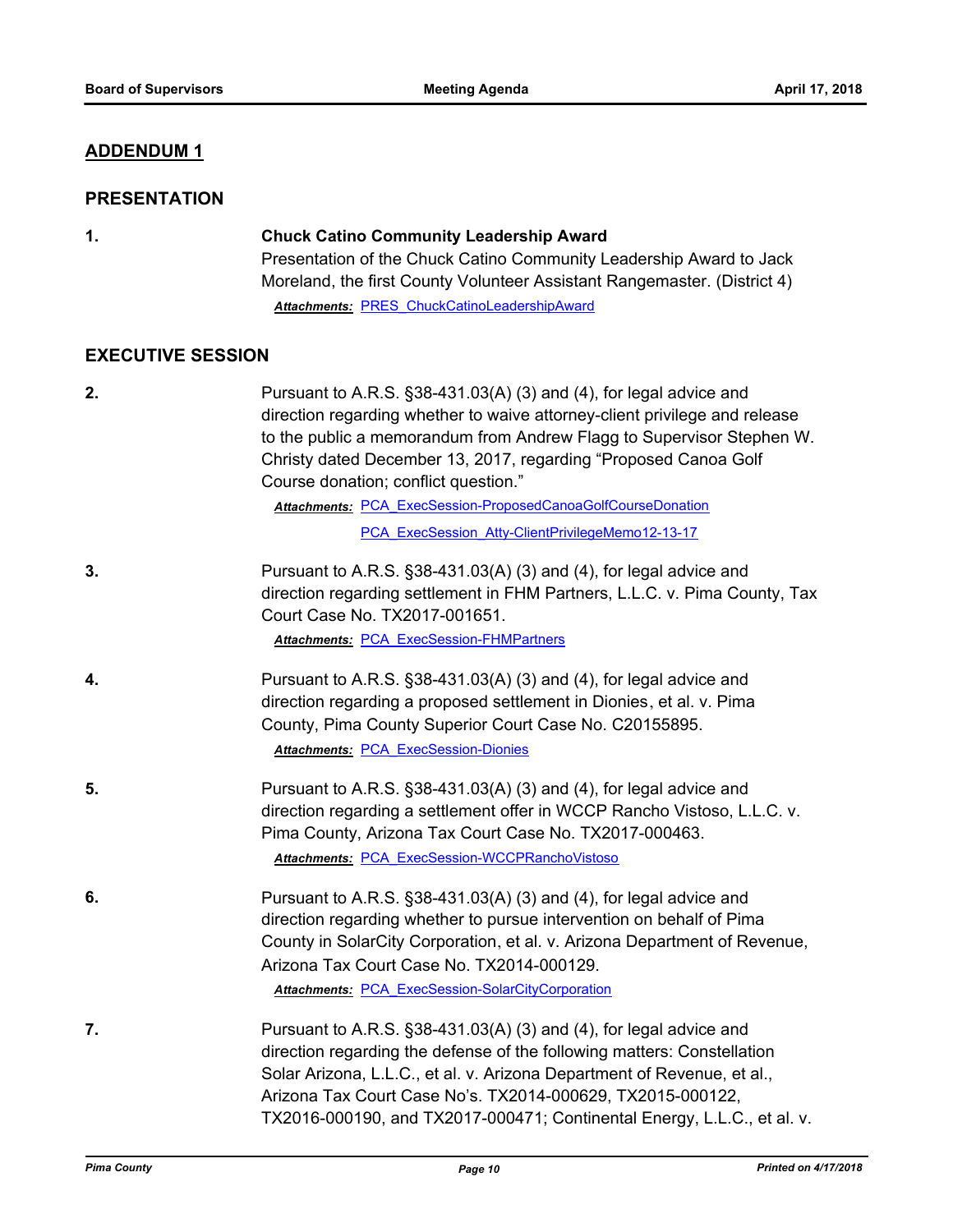Arizona Department of Revenue, et al., Arizona Tax Court Case No's. TX2014-000744, TX2015-000950, TX2015-000969, TX2016-001029, TX2016-001031, TX2017-001672, and TX2017-001673; Solarcity Corporation, et al. v. Arizona Department of Revenue, et al., Arizona Tax Court Case No's. TX2014-000189, TX2016-000240, TX2016-000876, and TX2017-000512; Sunrun, Inc. v. Arizona Department of Revenue, et al., Arizona Tax Court Case No's. TX2014-000329 and TX2016-001025. *Attachments:* [PCA\\_ExecSession-ConstellationSolarArizona](http://pima.legistar.com/gateway.aspx?M=F&ID=30d7b673-6d33-4673-a1ca-62daf329d742.pdf)

#### **BOARD OF SUPERVISORS SITTING AS OTHER BOARDS**

#### **FLOOD CONTROL DISTRICT BOARD**

**8. Acceptance of Donation of Real Property at Canoa Hills Golf Course** RESOLUTION NO. 2018 - FC**2**, of the Board of Supervisors and the **Pima County Regional Flood Control District Board of Directors**,

accepting a donation of approximately 130 acres of real property from Borderland Investments I, L.L.C., to the Pima County Regional Flood Control District, and designating the donation parcel as part of the County Parks System, contract amount not to exceed \$4,000.00 for closing costs (CT-PW-18-340)

Attachments: FC CAMemo CanoaHillsGolfCourse

- [FC\\_ResoAcceptDonation\\_BorderlandInvestments](http://pima.legistar.com/gateway.aspx?M=F&ID=9bce00a3-1751-4f5b-ab6c-fc717789ccf4.pdf)
- [FC\\_CAMemorandum\\_4-13-18\\_Part1](http://pima.legistar.com/gateway.aspx?M=F&ID=d5031119-0a94-4ea1-be12-88b0639bce0b.pdf)

[FC\\_CAMemorandum\\_4-13-18\\_Part2](http://pima.legistar.com/gateway.aspx?M=F&ID=42c4c5dc-1d9e-42ec-ba5b-d83ff73ec9cd.pdf)

#### **SITTING AS THE BOARD OF SUPERVISORS**

#### **BOARD OF SUPERVISORS**

**9. Appointment of Sergeant at Arms** Appointment of Sgt. Eric Thompson as the Sergeant at Arms effective April 29, 2018. **10. Opposition to the Deployment of the National Guard to the United States border** RESOLUTION NO. 2018 - **18**, of the Board of Supervisors, in opposition to the deployment of National Guard troops to the United States border with Mexico (Districts 3 and 5) *Attachments:* [BOS\\_ResoDeploymentofNationalGuard](http://pima.legistar.com/gateway.aspx?M=F&ID=f876eb62-6e82-4fb1-9b01-80693495c722.pdf)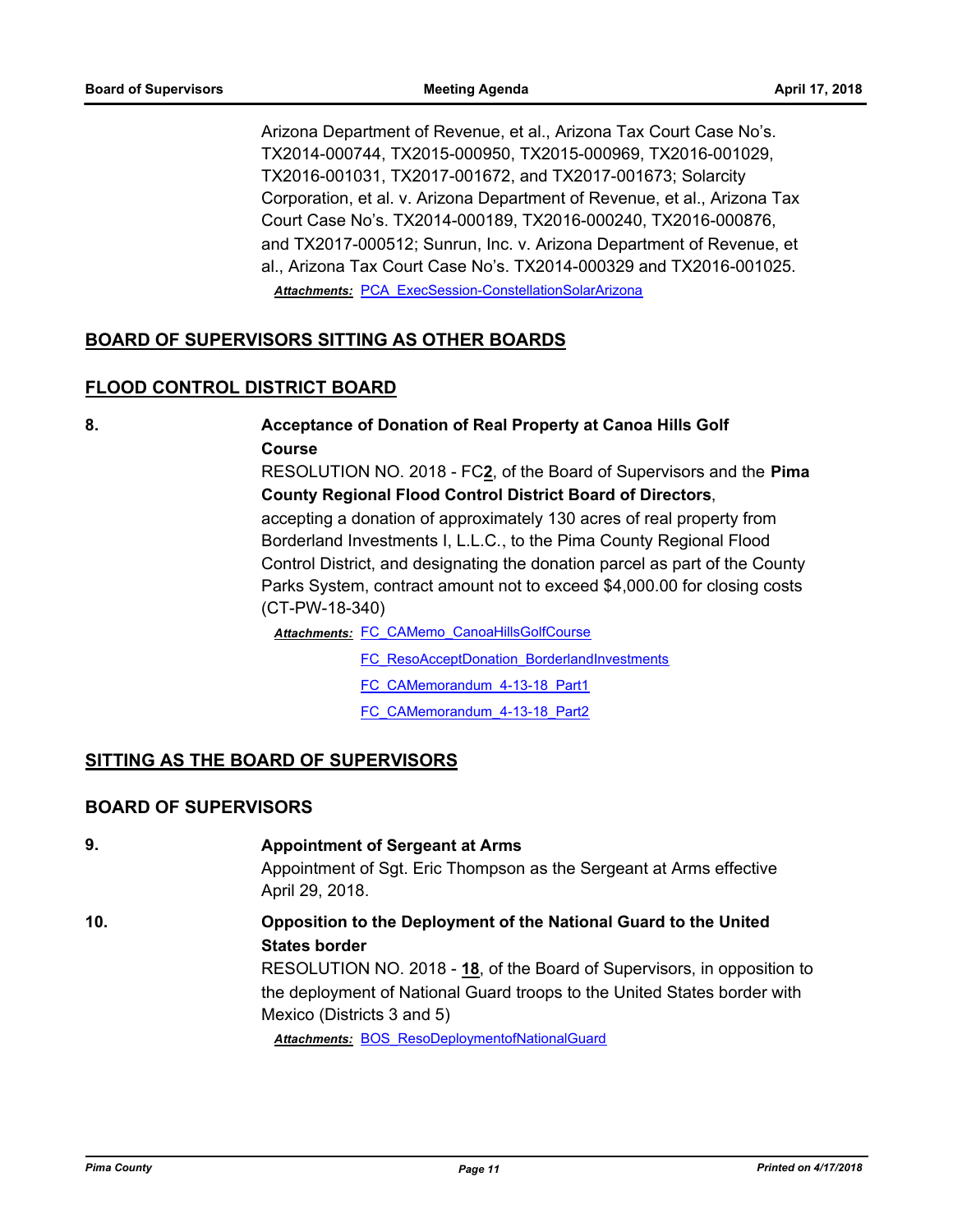#### **COUNTY ADMINISTRATOR**

#### **11. Draft Sales Tax Implementation Plan Ordinance and Resolution levying a Sales Tax**

Staff recommends discussion of the draft Sales Tax Implementation Plan Ordinance, the County's draft 10-year road repair plan for improving the condition of every paved County-maintained road to at least a fair condition, the draft resolution levying a County Sales Tax, and to provide direction on policy alternatives and whether to proceed.

Attachments: CA DraftSalesTaxImpPlanOrdReso

[CA\\_CAResponsetoCommentLetter\\_4-13-18\\_Redacted](http://pima.legistar.com/gateway.aspx?M=F&ID=539db9f9-66eb-4bfb-80ac-0b9dad77615b.pdf)

[CA\\_District1Response\\_4-16-18\\_Redacted](http://pima.legistar.com/gateway.aspx?M=F&ID=f2c0e56d-3685-432b-a1bb-c6d013411b52.pdf)

[CA\\_CommentLetter\\_4-16-18\\_Redacted](http://pima.legistar.com/gateway.aspx?M=F&ID=b6cddeee-82c5-455b-b28c-2596c818e3d1.pdf)

#### **REAL PROPERTY**

#### **12. Acceptance of Donation of Real Property at Canoa Hills Golf Course**

RESOLUTION NO. 2018 - **19**, of the **Board of Supervisors** and the Pima County Regional Flood Control District Board of Directors, accepting a donation of approximately 130 acres of real property from Borderland Investments I, L.L.C., to the Pima County Regional Flood Control District, and designating the donation parcel as part of the County Parks System, contract amount not to exceed \$4,000.00 for closing costs (CT-PW-18-340)

**Attachments: RP CAMemo CanoaHillsGolfCourse** 

[RP\\_ResoAcceptDonation\\_BorderlandInvestments](http://pima.legistar.com/gateway.aspx?M=F&ID=25c31c0c-14a6-4d5c-be89-488e60fb5c54.pdf)

[RP\\_CAMemorandum\\_4-13-18\\_Part1](http://pima.legistar.com/gateway.aspx?M=F&ID=16cbe1ac-a535-410d-a3b7-fe9ac50432e6.pdf)

[RP\\_CAMemorandum\\_4-13-18\\_Part2](http://pima.legistar.com/gateway.aspx?M=F&ID=17d9f1d2-b395-46bb-bdce-1b02e4c31eea.pdf)

#### **CONTRACT AND AWARD**

#### **PROCUREMENT**

#### **13. Award**

Award: Master Agreement No. MA-PO-18-250, Allegis Group Holdings, Inc., d.b.a. TEKsystems, Inc. (Headquarters: Hanover, MD), 22nd Century Technologies, Inc. (Headquarters: Somerset, NJ), for information technology staffing services. This Master Agreement is for an initial term of one (1) year in the shared annual award amount of \$400,000.00 and includes four (4) one-year renewal options. Funding Source: General Fund. Administering Department: Information Technology.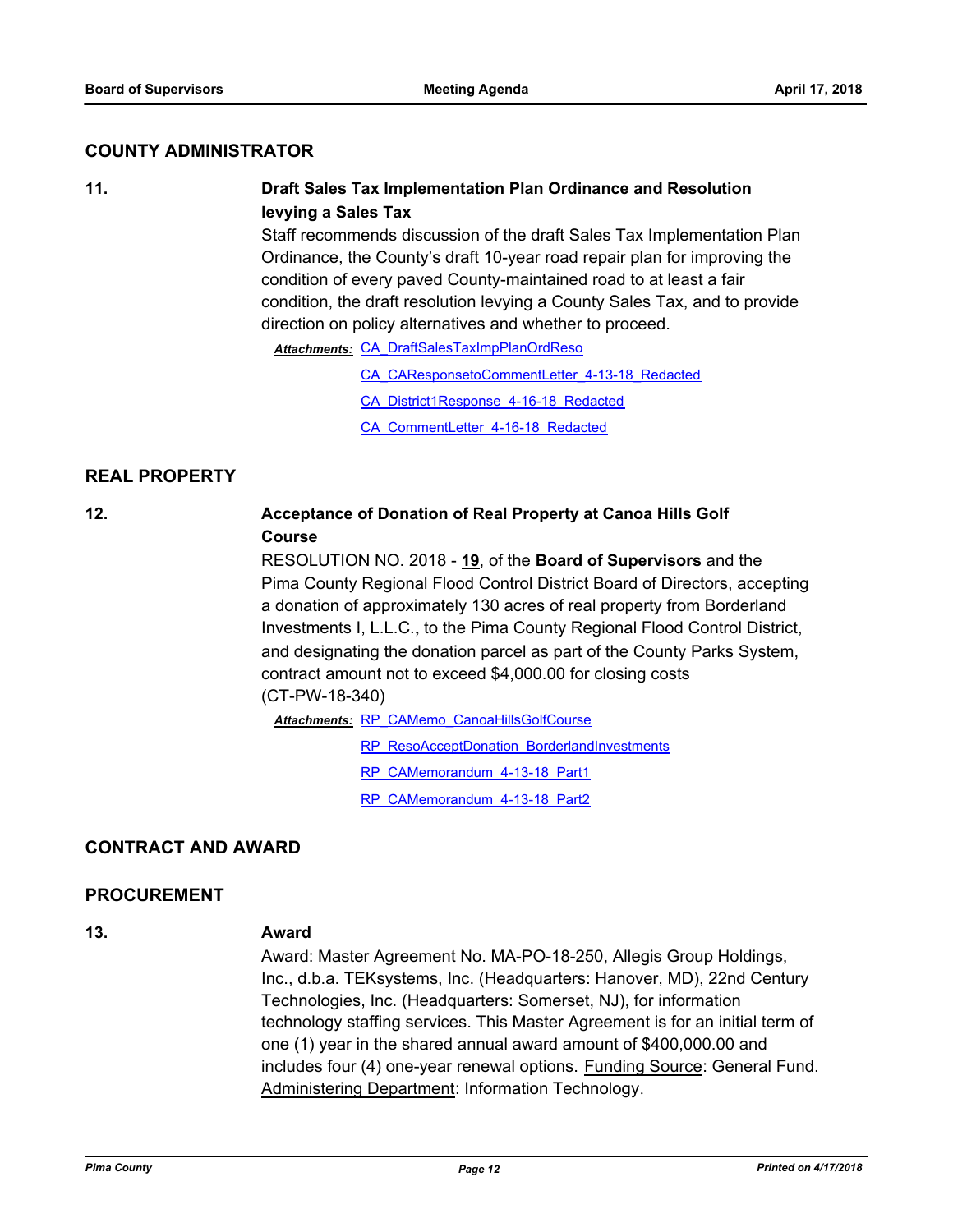### Attachments: PO AwardMA-PO-18-250 Part1 [PO\\_AwardMA-PO-18-250\\_Part2](http://pima.legistar.com/gateway.aspx?M=F&ID=668878da-3f07-499d-8a52-d5f65d595dc0.pdf)

#### **14. Award**

Amendment of Award: Master Agreement No. MA-PO-18-18, Amendment No. 1, Achen Gardner Construction, L.L.C.; B&F Contracting, Inc.; and KE&G Construction, Inc., job order master agreement for wastewater conveyance system and related facilities maintenance, repair, rehabilitation and construction services. This amendment increases the annual award from \$15,000,000.00 to \$18,000,000.00 to allow funding for completion of scheduled rehabilitation job order projects. Funding Source: RWRD Obligations Fund. Administering Department: Regional Wastewater Reclamation.

*Attachments:* [PO\\_AwardMA-PO-18-18](http://pima.legistar.com/gateway.aspx?M=F&ID=c37573c9-a837-43f5-8964-ef3fdb330084.pdf)

#### **GRANT APPLICATION/ACCEPTANCE**

#### **15. Acceptance - County Attorney**

Adult Treatment Court Collaborative, Department of Health and Human Services, Substance Abuse and Mental Health Services Administration (SAMHSA), to provide for the Pima County Behavioral Health Treatment Court Collaboration Program, SAMHSA Fund, \$435,114.00 (GTAM 18-34)

*Attachments:* [GR\\_GTAM 18-34](http://pima.legistar.com/gateway.aspx?M=F&ID=d5a7fa1b-3de1-4b20-93e0-c7cb57fd1310.pdf)

#### **16. Acceptance - Community Development and Neighborhood Conservation**

Arizona Department of Housing (ADOH), Amendment No. 3, to provide for the Weatherization Assistance Program, U.S. Department of Energy Fund, \$36,261.00 (GTAM 18-38)

*Attachments:* [GR\\_GTAM 18-38](http://pima.legistar.com/gateway.aspx?M=F&ID=e5d8f5d1-82f8-401c-ad5e-5b7446ae0cff.pdf)

#### **POSTED: Levels A & B, 1st & 5th Floors, Pima County Administration Bldg.**

 **Pima County Homepage: www.pima.gov**

**DATE/TIME POSTED: 4/13/18 @ 11:45 a.m.**

**DATE/TIME REPOSTED (additional attachments only): 4/13/18 @ 3:10 p.m.**

**DATE/TIME REPOSTED (additional attachments only): 4/13/18 @ 5:00 p.m.**

**DATE/TIME REPOSTED (additional attachments only): 4/16/18 @ 12:00 p.m.**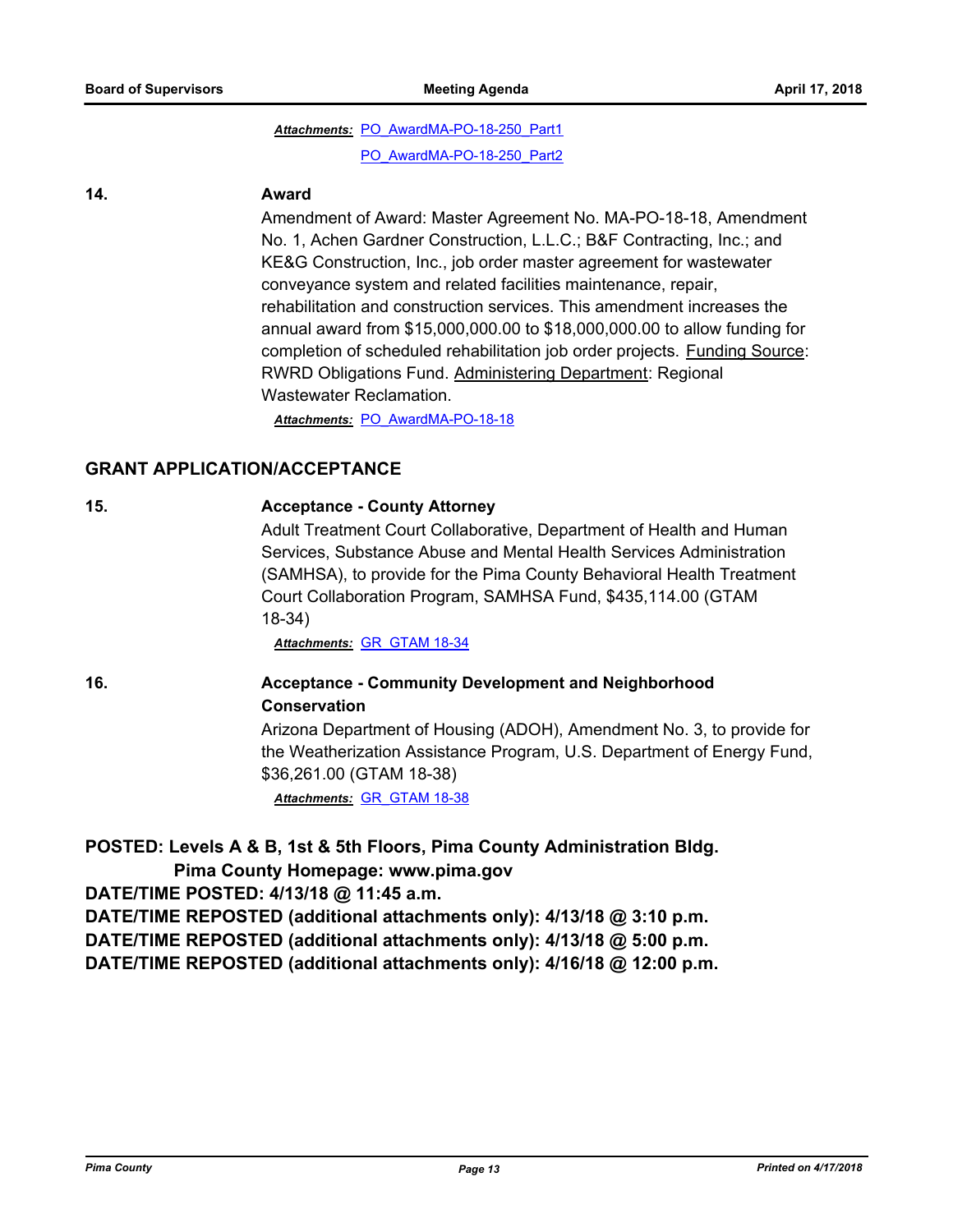# **CONSENT CALENDAR APRIL 17, 2018**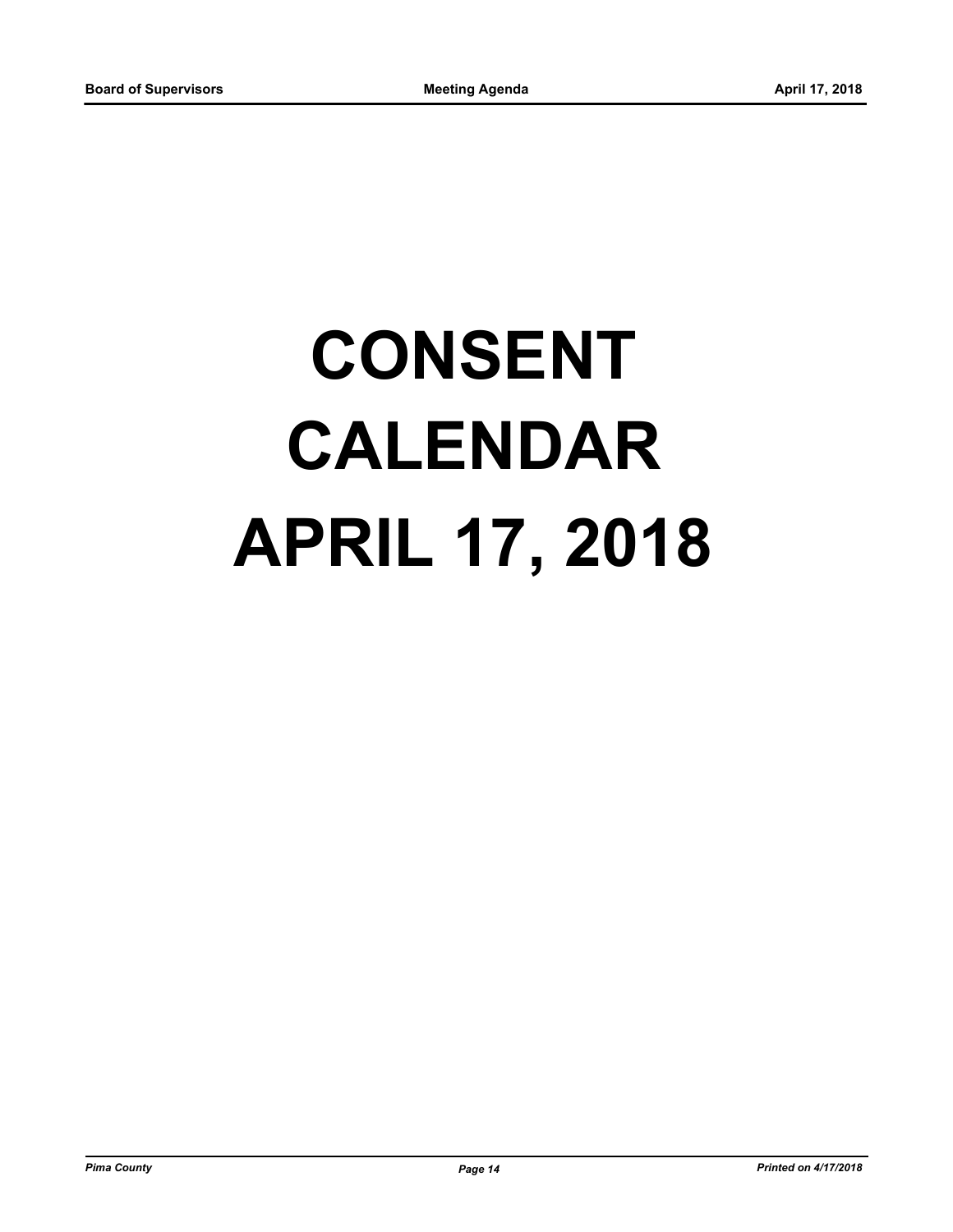#### **CONSENT CALENDAR, APRIL 17, 2018**

#### **CONTRACT AND AWARD**

#### **Community Development and Neighborhood Conservation**

**1.** YWCA of Southern Arizona, Amendment No. 1, to provide for the House of Neighborly Services, Commercial Kitchen Remodel Program, extend contract term to 2/28/19 and amend contractual language, no cost (CT-CD-17-402)

*Attachments:* [CT-CD-17-402](http://pima.legistar.com/gateway.aspx?M=F&ID=63f9f83f-9412-4160-a765-37700e50ae0e.pdf)

**2.** TMM Family Services, Inc., Amendment No. 2, to provide for the TMMFS Senior and Veterans Housing Project and extend contract term to 12/31/18, no cost (CT-CD-16-430) *Attachments:* [CT-CD-16-430](http://pima.legistar.com/gateway.aspx?M=F&ID=a60e08c7-07f1-4075-9961-a52da721028b.pdf)

#### **Community Services, Employment and Training**

| 3. | SER - Jobs for Progress of Southern Arizona, Inc., to provide for youth<br>services - short-term work experience and basic skills training, General<br>Fund, contract amount \$266,788.54 (CT-CS-18-300)<br>Attachments: CT-CS-18-300    |
|----|------------------------------------------------------------------------------------------------------------------------------------------------------------------------------------------------------------------------------------------|
| 4. | Portable Practical Educational Preparation, Inc., to provide for youth<br>services - short-term work experience and basic skills training, General<br>Fund, contract amount \$105,839.81 (CT-CS-18-302)<br>Attachments: CT-CS-18-302     |
| 5. | Grace Temple Baptist Church, d.b.a. Grace Temple Baptist Church of<br>Tucson, to provide for Getting Ahead in a Just-Getting'-By World -<br>workshops, CSBG Fund, contract amount \$4,470.00 (CT-CS-18-305)<br>Attachments: CT-CS-18-305 |
| 6. | Yuma Private Industry Council, Amendment No. 5, to provide for the Youth<br>CareerConnect Program and extend contract term to 6/30/19, no cost<br>$(CT-CS-14-539)$<br>Attachments: CT-CS-14-539                                          |
| 7. | Tucson Youth Development, Inc., Amendment No. 5, to provide for the<br>Youth CareerConnect Program, extend contract term to 6/30/19 and<br>amend contractual language, no cost (CT-CS-15-27)<br>Attachments: CT-CS-15-27                 |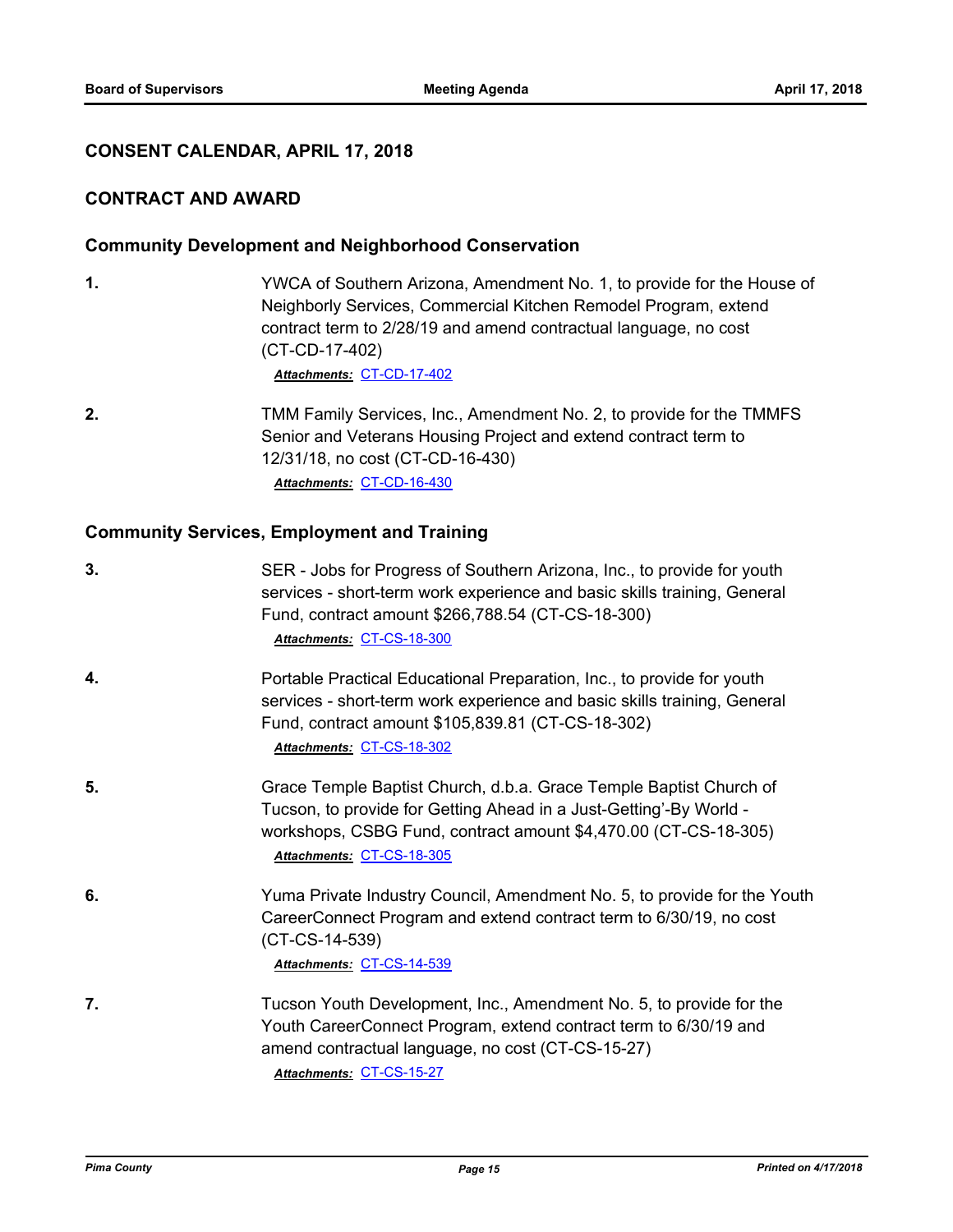#### **County Attorney**

**8.** Raise the Bar Consulting, L.L.C., Amendment No. 7, to provide grant writing services, Anti-Racketeering Fund, contract amount \$2,000.00 (CT-PCA-14-375)

*Attachments:* [CT-PCA-14-375](http://pima.legistar.com/gateway.aspx?M=F&ID=6903237c-9d87-40c0-a78d-4985c9d344f4.pdf)

#### **Procurement**

**9.** Borderland Construction Company, Inc., Amendment No. 4, to provide for Construction Manager at Risk Services for Aerospace Parkway Widening (4AERO2), amend contractual language and scope of work, HURF 12.6% Fund, contract amount \$1,084,452.76 (CT-PW-17-328) Public Works *Attachments:* [CT-PW-17-328](http://pima.legistar.com/gateway.aspx?M=F&ID=f403bd7f-d532-4cdf-8968-53b29534b348.pdf)

#### **10. Award**

Award: Master Agreement No. MA-PO-18-282, W.W. Grainger, Inc., d.b.a. Grainger, Inc. (Headquarters: Lake Forest, IL), for hand tools, non-powered, accessories and supplies. This Master Agreement is for an initial term of one (1) year in the annual award amount of \$333,500.00 (including sales tax) and includes four (4) one-year renewal options. Funding Source: General (\$200,000.00), Wastewater Enterprise, Fleet Internal Service and Stadium Funds. Administering Department: Regional Wastewater Reclamation.

*Attachments:* [PO\\_AwardMA-PO-18-282](http://pima.legistar.com/gateway.aspx?M=F&ID=30a87517-98a2-4040-9977-07b88a400d70.pdf)

#### **11. Award**

Amendment of Award: Master Agreement Nos. MA-PO-13-394 and MA-PO-14-86, Western Refining Wholesale, Inc. and Senergy Petroleum, L.L.C., for gasoline and diesel fuel co-op. This revision is to extend the termination date to 7/31/18. Funding Source: Fleet Services Ops Fund. Administering Department: Fleet Services.

*Attachments:* [PO\\_AwardMA-PO-13-394\\_14-86](http://pima.legistar.com/gateway.aspx?M=F&ID=13cc5606-669d-4b08-8df7-83826d0e45f1.pdf)

#### **12. Award**

Amendment of Award: Master Agreement No. MA-PO-13-403, Keefe Group, d.b.a. Keefe Commissary Network, L.L.C., for commissary outsourcing services. This revision extends the termination date through 7/31/18 to provide sufficient time to conduct a solicitation process and award a new contract. Funding Source: Inmate Trust Account Fund. Administering Department: Sheriff.

*Attachments:* [PO\\_AwardMA-PO-13-403](http://pima.legistar.com/gateway.aspx?M=F&ID=4852c065-35ad-496c-b112-5ab60e05d578.pdf)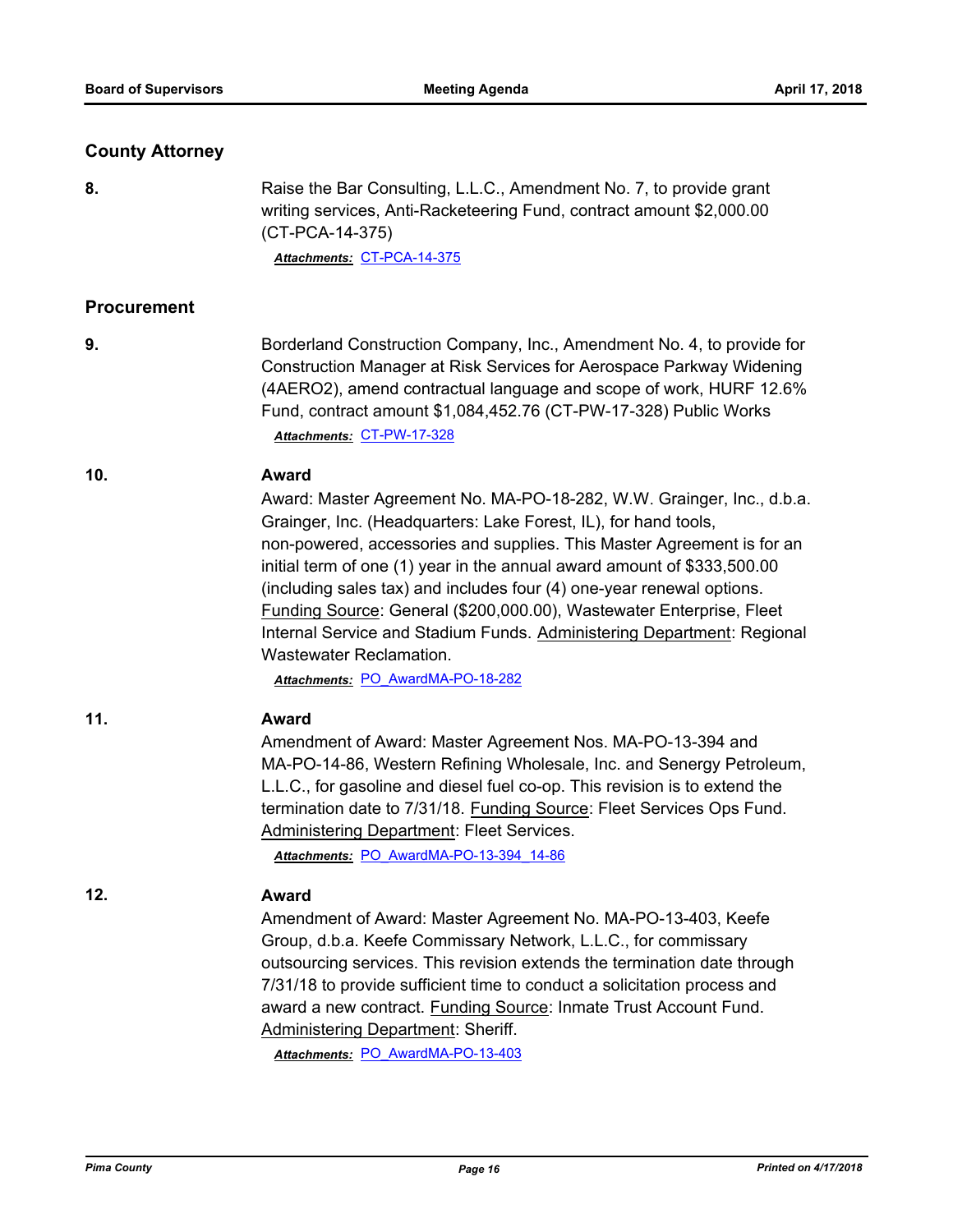### **Public Works Administration**

| 13.                   | Town of Sahuarita, to provide an intergovernmental agreement for the<br>maintenance of the Anza-Llano Grande Trailhead, no cost/25 year term<br>(CTN-PW-18-129)<br>Attachments: CTN-PW-18-129                                                                                                                                                                                                                                                              |
|-----------------------|------------------------------------------------------------------------------------------------------------------------------------------------------------------------------------------------------------------------------------------------------------------------------------------------------------------------------------------------------------------------------------------------------------------------------------------------------------|
|                       |                                                                                                                                                                                                                                                                                                                                                                                                                                                            |
| <b>Real Property</b>  |                                                                                                                                                                                                                                                                                                                                                                                                                                                            |
| 14.                   | Arizona State Land Department, to provide for the Pima County<br>Fairgrounds Sewer Connection Project, no cost/25 year term<br>(CTN-PW-18-135)<br>Attachments: CTN-PW-18-135                                                                                                                                                                                                                                                                               |
| 15.                   | Farmers Investment Company, to provide for an agreement to donate a<br>Non-Exclusive Non-Motorized Multi-Use Recreational Trail Easement for<br>the Juan Bautista De Anza Trail Project, consisting of approximately 8.99<br>acres, Anza Trail Bond (\$1,500.00) and NRPR in lieu Fee (\$9,500.00)<br>Funds, contract amount not to exceed \$11,000.00 for trail improvements<br>and closing costs/2 year term (CT-PW-18-313)<br>Attachments: CT-PW-18-313 |
| 16.                   | Crown Castle NG West, Inc., Amendment No. 3, to provide for a<br>Non-Exclusive Right-of-Way Use License for Fiber Transport Facilities,<br>extend contract term to 6/30/23 and amend contractual language, contract<br>amount \$135,299.53 revenue (CTN-IT-13-194)<br>Attachments: CTN-IT-13-194                                                                                                                                                           |
| <b>Sheriff</b>        |                                                                                                                                                                                                                                                                                                                                                                                                                                                            |
| 17.                   | Town of Sahuarita, Amendment No. 3, to provide dispatch services and<br>extend contract term to 6/30/19, contract amount \$220,492.00 revenue<br>(CTN-SD-15-145)<br>Attachments: CTN-SD-15-145                                                                                                                                                                                                                                                             |
| <b>Transportation</b> |                                                                                                                                                                                                                                                                                                                                                                                                                                                            |
| 18.                   | Federal Highway Administration/Central Federal Lands Highway Division,<br>Amendment No. 1, to provide for design and construction of improvements<br>as part of the King Canyon Trailhead Project, extend contract term to<br>12/15/20 and amend contractual language, no cost (CT-TR-17-231)<br>Attachments: CT-TR-17-231                                                                                                                                 |